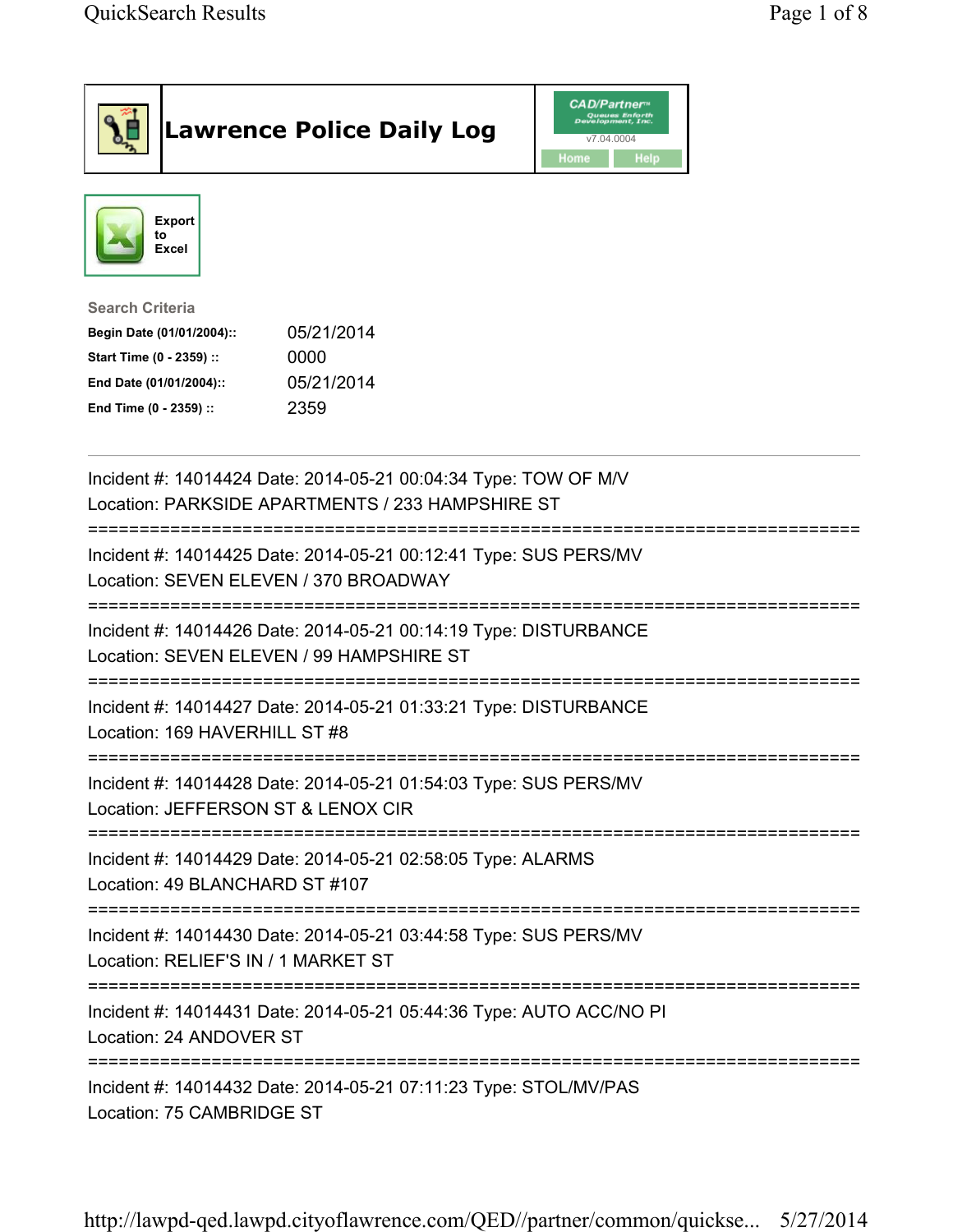=========================================================================== Incident #: 14014433 Date: 2014-05-21 08:04:31 Type: HIT & RUN M/V Location: AMES ST & HAVERHILL ST =========================================================================== Incident #: 14014434 Date: 2014-05-21 08:23:17 Type: UNWANTEDGUEST Location: 38 ORCHARD ST FL 2 =========================================================================== Incident #: 14014435 Date: 2014-05-21 08:29:26 Type: ALARM/HOLD Location: 136 WEST ST =========================================================================== Incident #: 14014436 Date: 2014-05-21 08:34:31 Type: SUS PERS/MV Location: 46 COOLIDGE ST =========================================================================== Incident #: 14014437 Date: 2014-05-21 08:57:03 Type: RECOV/STOL/MV Location: 75 SALEM ST =========================================================================== Incident #: 14014438 Date: 2014-05-21 09:01:20 Type: TRESPASSING Location: 46 BROADWAY =========================================================================== Incident #: 14014439 Date: 2014-05-21 09:04:43 Type: AUTO ACC/NO PI Location: DURHAM ST & S BROADWAY =========================================================================== Incident #: 14014440 Date: 2014-05-21 09:13:39 Type: ALARM/BURG Location: 2 PILGRIM RD =========================================================================== Incident #: 14014441 Date: 2014-05-21 09:15:39 Type: SUS PERS/MV Location: 3 FREEMAN CT =========================================================================== Incident #: 14014442 Date: 2014-05-21 09:30:41 Type: LARCENY/PAST Location: 530 ANDOVER ST =========================================================================== Incident #: 14014443 Date: 2014-05-21 09:41:17 Type: THREATS Location: 205 BROADWAY =========================================================================== Incident #: 14014444 Date: 2014-05-21 10:28:57 Type: LIC PLATE STO Location: 122 SYLVESTER ST =========================================================================== Incident #: 14014445 Date: 2014-05-21 10:51:24 Type: ALARM/BURG Location: 69 STEARNS AV =========================================================================== Incident #: 14014446 Date: 2014-05-21 10:54:19 Type: TOW/REPOSSED Location: 26 JENNINGS ST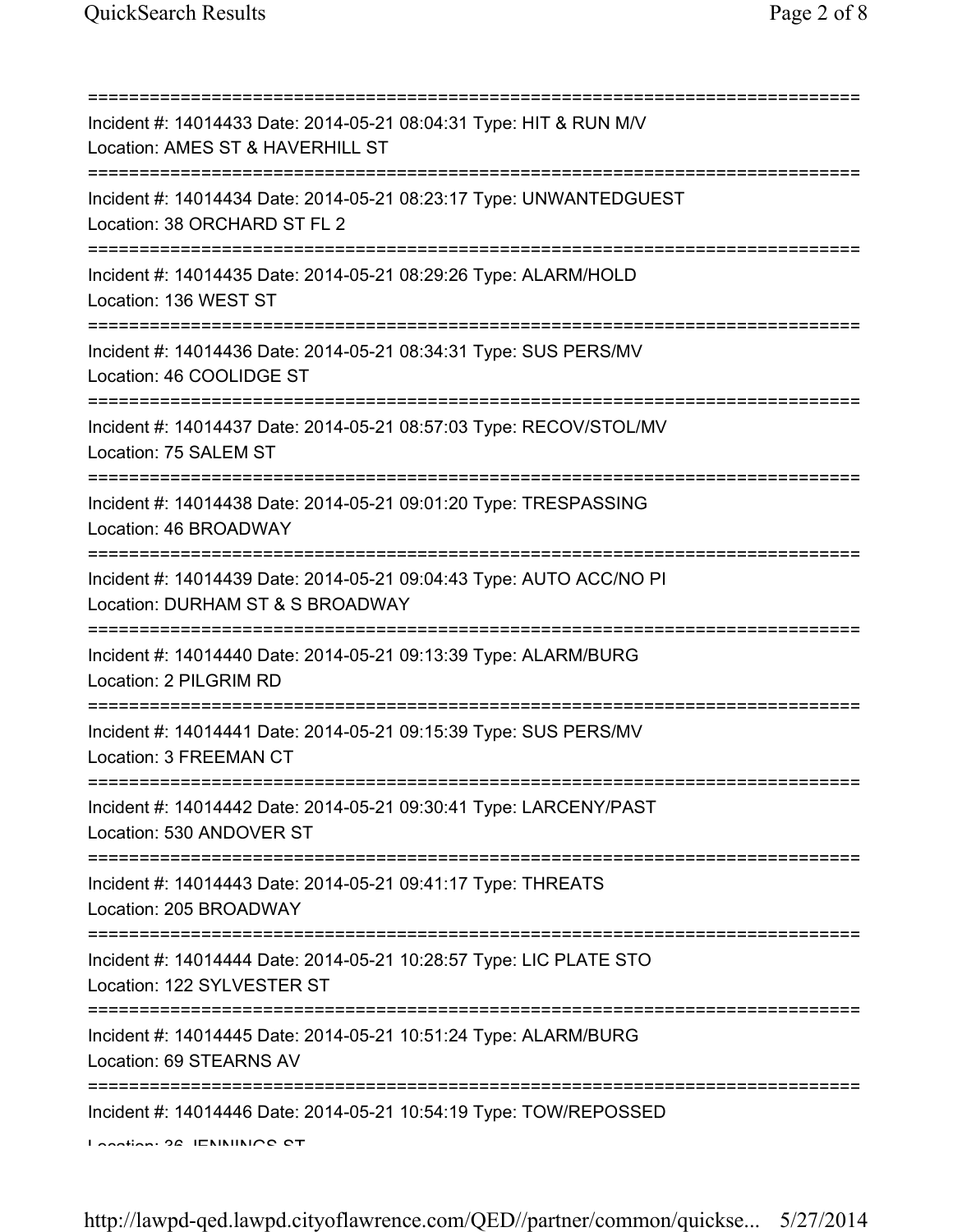| Incident #: 14014447 Date: 2014-05-21 10:56:10 Type: TOW/REPOSSED<br>Location: 669 LOWELL ST                                                              |
|-----------------------------------------------------------------------------------------------------------------------------------------------------------|
| Incident #: 14014448 Date: 2014-05-21 10:58:26 Type: TOW/REPOSSED<br>Location: 112 MARSTON ST                                                             |
| Incident #: 14014449 Date: 2014-05-21 11:02:11 Type: TOW/REPOSSED<br>Location: 6 DIAMOND ST                                                               |
| Incident #: 14014450 Date: 2014-05-21 11:05:53 Type: CK WELL BEING<br>Location: 6 JEFFERSON ST                                                            |
| Incident #: 14014451 Date: 2014-05-21 11:08:17 Type: LARCENY/PAST<br>Location: 330 AMES ST                                                                |
| ============================<br>Incident #: 14014452 Date: 2014-05-21 11:16:07 Type: UNWANTEDGUEST<br>Location: 330 AMES ST<br>-------------------------- |
| Incident #: 14014453 Date: 2014-05-21 11:20:13 Type: LARCENY/PAST<br>Location: 314 HOWARD ST FL 3RD                                                       |
| Incident #: 14014454 Date: 2014-05-21 11:20:20 Type: LARCENY/PAST<br>Location: 218 PHILLIP                                                                |
| ===============<br>Incident #: 14014455 Date: 2014-05-21 11:31:48 Type: AUTO ACC/NO PI<br>Location: ELM ST & JACKSON ST                                   |
| Incident #: 14014456 Date: 2014-05-21 11:57:43 Type: RECOV/STOL/MV<br>Location: 12 CLIFTON ST                                                             |
| Incident #: 14014457 Date: 2014-05-21 12:13:43 Type: MEDIC SUPPORT<br>Location: 25 BERKELEY ST                                                            |
| Incident #: 14014459 Date: 2014-05-21 12:17:43 Type: M/V STOP<br>Location: 255 ESSEX ST                                                                   |
| ;====================================<br>Incident #: 14014458 Date: 2014-05-21 12:18:12 Type: RECOV/STOL/MV<br>Location: 28 RIDGE RD                      |
| Incident #: 14014461 Date: 2014-05-21 12:33:19 Type: FORGERY PAST                                                                                         |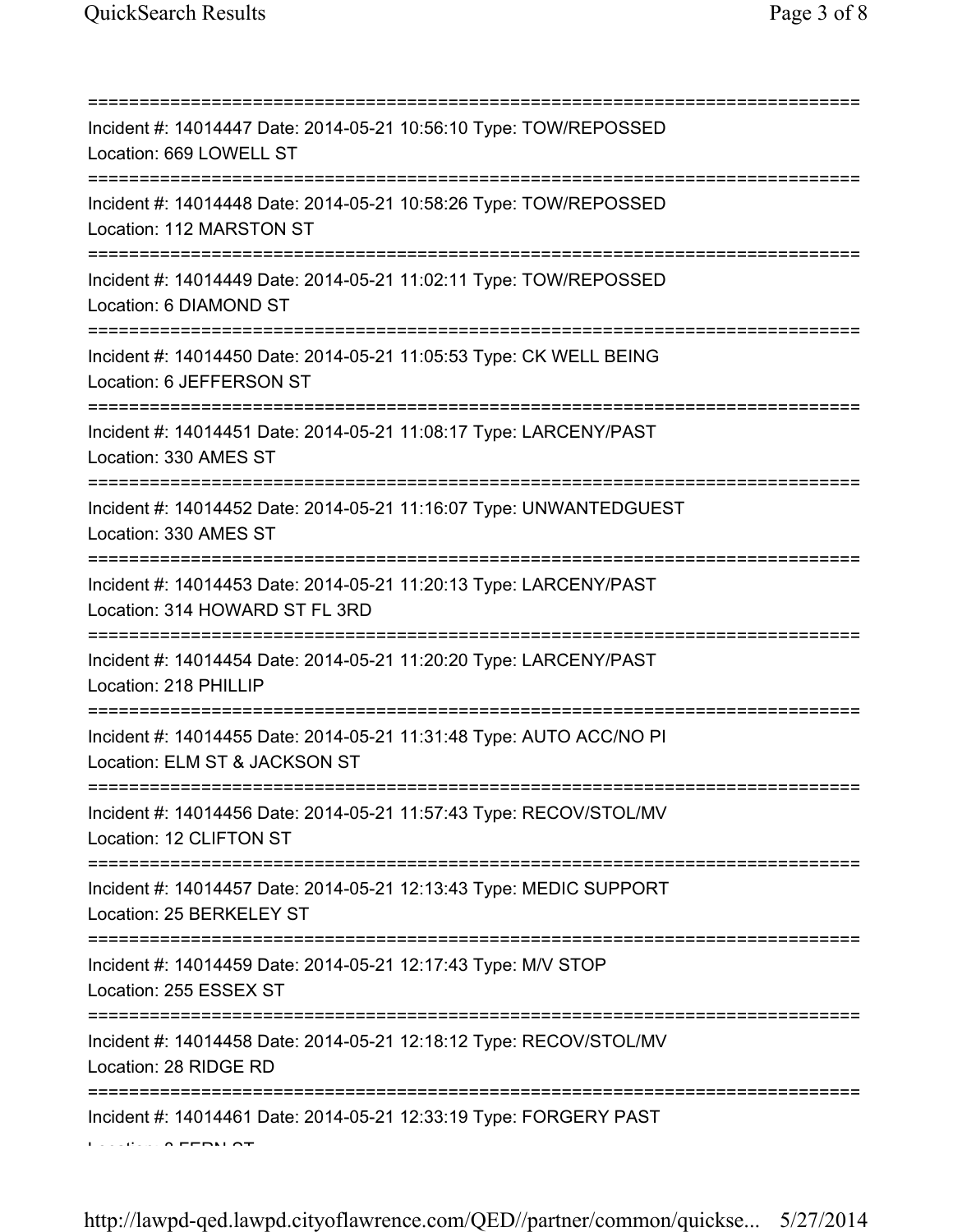=========================================================================== Incident #: 14014460 Date: 2014-05-21 12:35:33 Type: VIO CITY ORD Location: 50 SHEPARD ST =========================================================================== Incident #: 14014462 Date: 2014-05-21 12:57:02 Type: M/V STOP Location: COMMON ST & LAWRENCE ST =========================================================================== Incident #: 14014463 Date: 2014-05-21 12:57:47 Type: DRUG VIO Location: GENERAL ST & PROSPECT ST =========================================================================== Incident #: 14014464 Date: 2014-05-21 13:04:06 Type: AUTO ACC/NO PI Location: LHS / 70 N PARISH RD =========================================================================== Incident #: 14014465 Date: 2014-05-21 13:15:08 Type: 209A/VIOLATION Location: 222 ESSEX ST =========================================================================== Incident #: 14014466 Date: 2014-05-21 13:20:55 Type: SUS PERS/MV Location: BROADWAY & LOWELL ST =========================================================================== Incident #: 14014467 Date: 2014-05-21 13:23:47 Type: NOISE ORD Location: 19 TUDOR AV =========================================================================== Incident #: 14014468 Date: 2014-05-21 13:37:43 Type: M/V STOP Location: 200 ESSEX ST =========================================================================== Incident #: 14014469 Date: 2014-05-21 13:39:31 Type: LARCENY/PAST Location: 9 INTERNATIONAL WY =========================================================================== Incident #: 14014470 Date: 2014-05-21 14:04:48 Type: PARK & WALK Location: BROADWAY =========================================================================== Incident #: 14014471 Date: 2014-05-21 14:05:28 Type: SUS PERS/MV Location: SARATOGA TER =========================================================================== Incident #: 14014472 Date: 2014-05-21 14:22:13 Type: SUS PERS/MV Location: AVON ST & WILMOT ST =========================================================================== Incident #: 14014473 Date: 2014-05-21 14:23:23 Type: STOL/MV/PAS Location: 116 BERNARD AV =========================================================================== Incident #: 14014474 Date: 2014-05-21 14:55:52 Type: AUTO ACC/PED Location: 29 WILMOT ST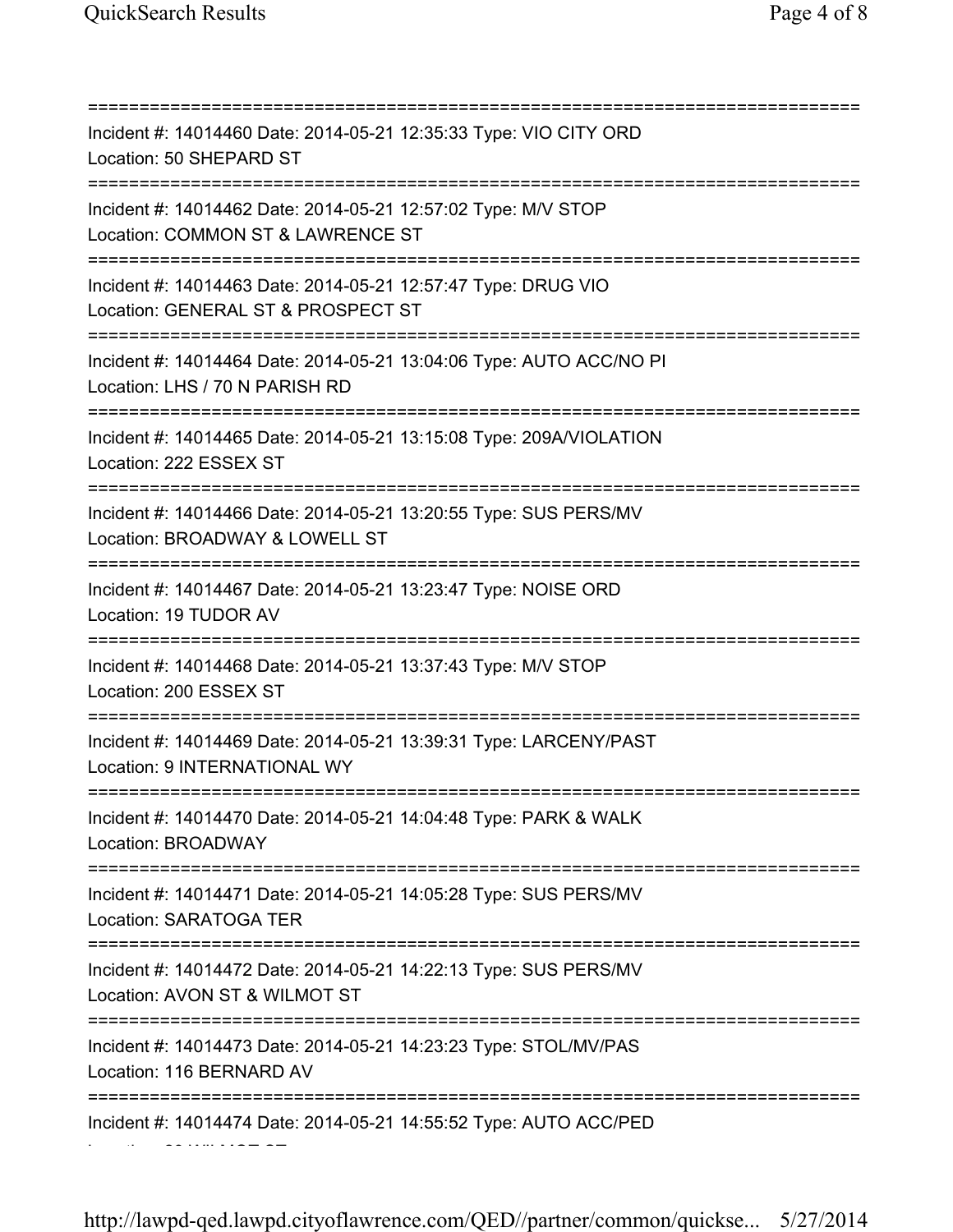=========================================================================== Incident #: 14014475 Date: 2014-05-21 15:31:09 Type: ANIMAL COMPL Location: 59 HAVERHILL ST =========================================================================== Incident #: 14014476 Date: 2014-05-21 15:40:58 Type: M/V STOP Location: HESS / 500 S UNION ST =========================================================================== Incident #: 14014477 Date: 2014-05-21 15:42:27 Type: AUTO ACC/PI Location: CENTRE ST & WILLOW ST =========================================================================== Incident #: 14014478 Date: 2014-05-21 15:59:06 Type: KEEP PEACE Location: 142 BOXFORD ST =========================================================================== Incident #: 14014479 Date: 2014-05-21 16:03:18 Type: UNWANTEDGUEST Location: 139 BENNINGTON ST #2 =========================================================================== Incident #: 14014480 Date: 2014-05-21 16:14:48 Type: ESCORT Location: 330 AMES ST =========================================================================== Incident #: 14014481 Date: 2014-05-21 16:47:03 Type: NOISE ORD Location: 22 BLAKEMORE CT =========================================================================== Incident #: 14014482 Date: 2014-05-21 16:51:49 Type: AUTO ACC/NO PI Location: BROADWAY & CONCORD ST =========================================================================== Incident #: 14014483 Date: 2014-05-21 17:34:30 Type: HIT & RUN M/V Location: BUSWELL ST & EUTAW ST =========================================================================== Incident #: 14014484 Date: 2014-05-21 17:53:16 Type: LOUD NOISE Location: 224 PHILLIPS ST =========================================================================== Incident #: 14014485 Date: 2014-05-21 17:57:14 Type: CK WELL BEING Location: 550 BROADWAY #112 =========================================================================== Incident #: 14014486 Date: 2014-05-21 18:21:53 Type: ALARM/BURG Location: 64 WESLEY ST =========================================================================== Incident #: 14014487 Date: 2014-05-21 18:23:23 Type: M/V STOP Location: MERRIMACK ST & S UNION ST =========================================================================== Incident #: 14014488 Date: 2014-05-21 18:29:58 Type: SERVE 209A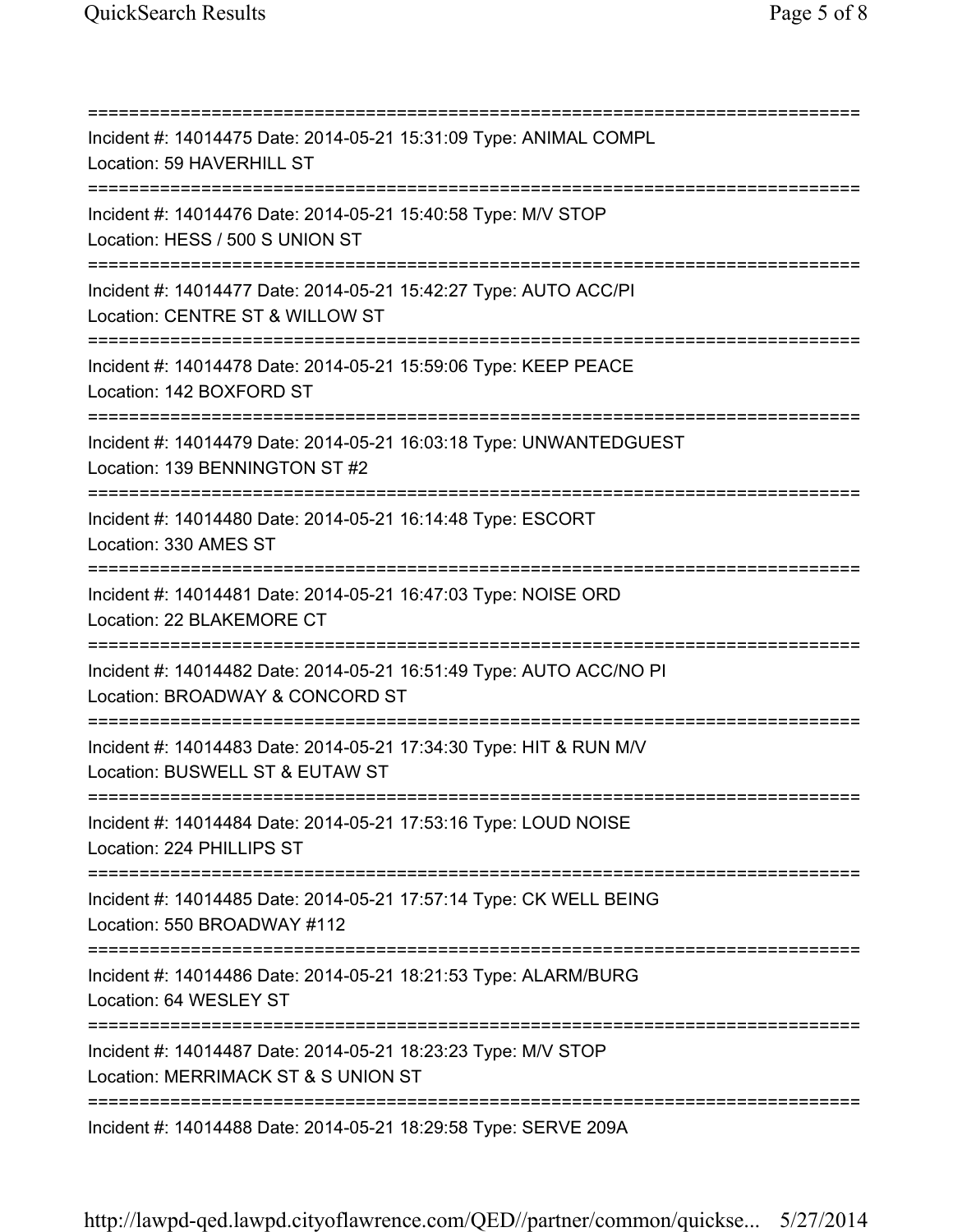=========================================================================== Incident #: 14014489 Date: 2014-05-21 18:50:53 Type: MV/BLOCKING Location: 310 SALEM ST =========================================================================== Incident #: 14014490 Date: 2014-05-21 19:11:14 Type: LARCENY/PAST Location: 245 BROADWAY #18 =========================================================================== Incident #: 14014491 Date: 2014-05-21 19:15:38 Type: ALARM/BURG Location: CARIBBEAN BAKERY / 205 BROADWAY =========================================================================== Incident #: 14014492 Date: 2014-05-21 19:17:15 Type: SUS PERS/MV Location: 6 HAMLET ST =========================================================================== Incident #: 14014493 Date: 2014-05-21 19:20:46 Type: TOW OF M/V Location: ESSEX ST & MARGIN ST =========================================================================== Incident #: 14014494 Date: 2014-05-21 19:21:37 Type: AMBULANCE ASSSI Location: 12 METHUEN ST FL 2 =========================================================================== Incident #: 14014495 Date: 2014-05-21 19:34:03 Type: AUTO ACC/UNK PI Location: 71 MAY ST =========================================================================== Incident #: 14014496 Date: 2014-05-21 19:40:27 Type: MAL DAMAGE Location: 10 DIAMOND ST #16 =========================================================================== Incident #: 14014497 Date: 2014-05-21 20:01:21 Type: SUS PERS/MV Location: 232 CARLETON ST =========================================================================== Incident #: 14014498 Date: 2014-05-21 20:12:24 Type: MAN DOWN Location: LOWELL ST & WINTER ST =========================================================================== Incident #: 14014499 Date: 2014-05-21 20:13:28 Type: UNKNOWN PROB Location: 54 ESSEX ST #10 =========================================================================== Incident #: 14014500 Date: 2014-05-21 20:15:32 Type: KEEP PEACE Location: 4 PLISCH WY =========================================================================== Incident #: 14014501 Date: 2014-05-21 20:18:03 Type: ALARM/BURG Location: ALIX RESIDENCE / 229 BRUCE ST =========================================================================== Incident #: 14014503 Date: 2014-05-21 20:39:25 Type: KEEP PEACE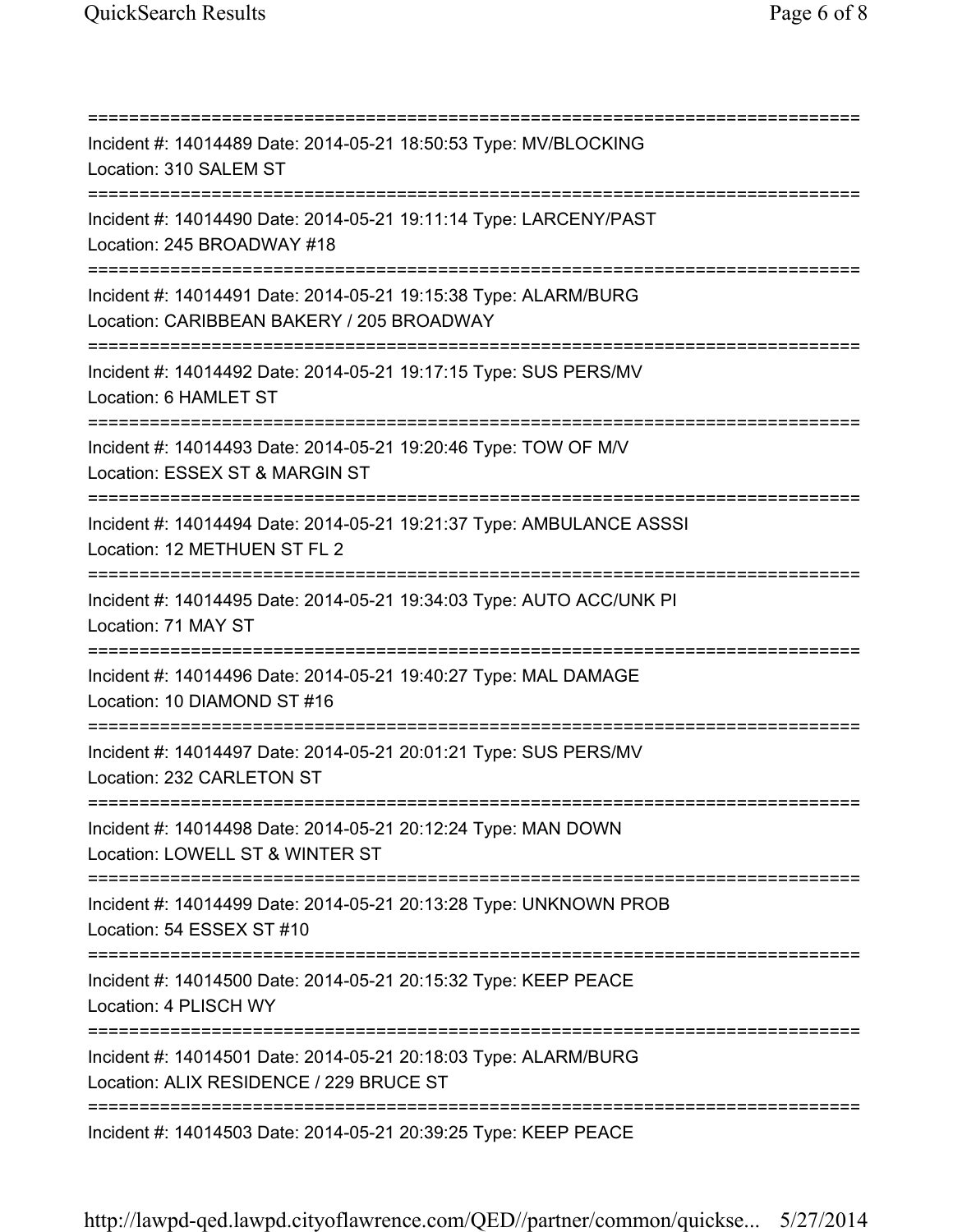| Location: 495 HAMPSHIRE ST                                                                                          |
|---------------------------------------------------------------------------------------------------------------------|
| Incident #: 14014502 Date: 2014-05-21 20:40:53 Type: NOISE ORD<br>Location: 182 GARDEN ST<br>-------------          |
| Incident #: 14014504 Date: 2014-05-21 20:47:33 Type: ALARM/BURG<br>Location: MALLETT RESIDENCE / 1 RIVERVIEW PL     |
| Incident #: 14014505 Date: 2014-05-21 21:04:53 Type: NOISE ORD<br>Location: 6 AVON ST FL 3                          |
| Incident #: 14014506 Date: 2014-05-21 21:13:45 Type: TOW OF M/V<br>Location: 29 FULTON ST                           |
| Incident #: 14014507 Date: 2014-05-21 21:15:53 Type: ALARM/BURG<br>Location: LAMARCHE SUPERMARKET / 334 LAWRENCE ST |
| Incident #: 14014508 Date: 2014-05-21 21:20:23 Type: ALARM/BURG<br>Location: FLEA MARKET / 468 CANAL ST             |
| Incident #: 14014509 Date: 2014-05-21 21:25:08 Type: DOMESTIC/PROG<br>Location: 5 MILTON ST                         |
| Incident #: 14014510 Date: 2014-05-21 21:38:45 Type: MAN DOWN<br>Location: PUNTO FINAL / BROADWAY & TREMONT ST      |
| Incident #: 14014511 Date: 2014-05-21 22:08:36 Type: HIT & RUN M/V<br>Location: ST MARY'S CHURCH / 205 HAMPSHIRE ST |
| Incident #: 14014512 Date: 2014-05-21 22:12:10 Type: ALARM/BURG<br>Location: 49 BLANCHARD ST #101                   |
| Incident #: 14014513 Date: 2014-05-21 22:44:36 Type: M/V STOP<br>Location: HANCOCK ST & MELROSE TER                 |
| Incident #: 14014514 Date: 2014-05-21 22:57:40 Type: ALARM/BURG<br>Location: FREDS AUTO / 265 LOWELL ST             |
| Incident #: 14014515 Date: 2014-05-21 23:11:32 Type: DISTURBANCE<br>Location: HIGHLAWN AV & SUNRAY ST               |
| Incident #: 44044E42 Dota: 0044 0E 04 00:40:40 Tune: HABA/ANITEDOHIECT                                              |